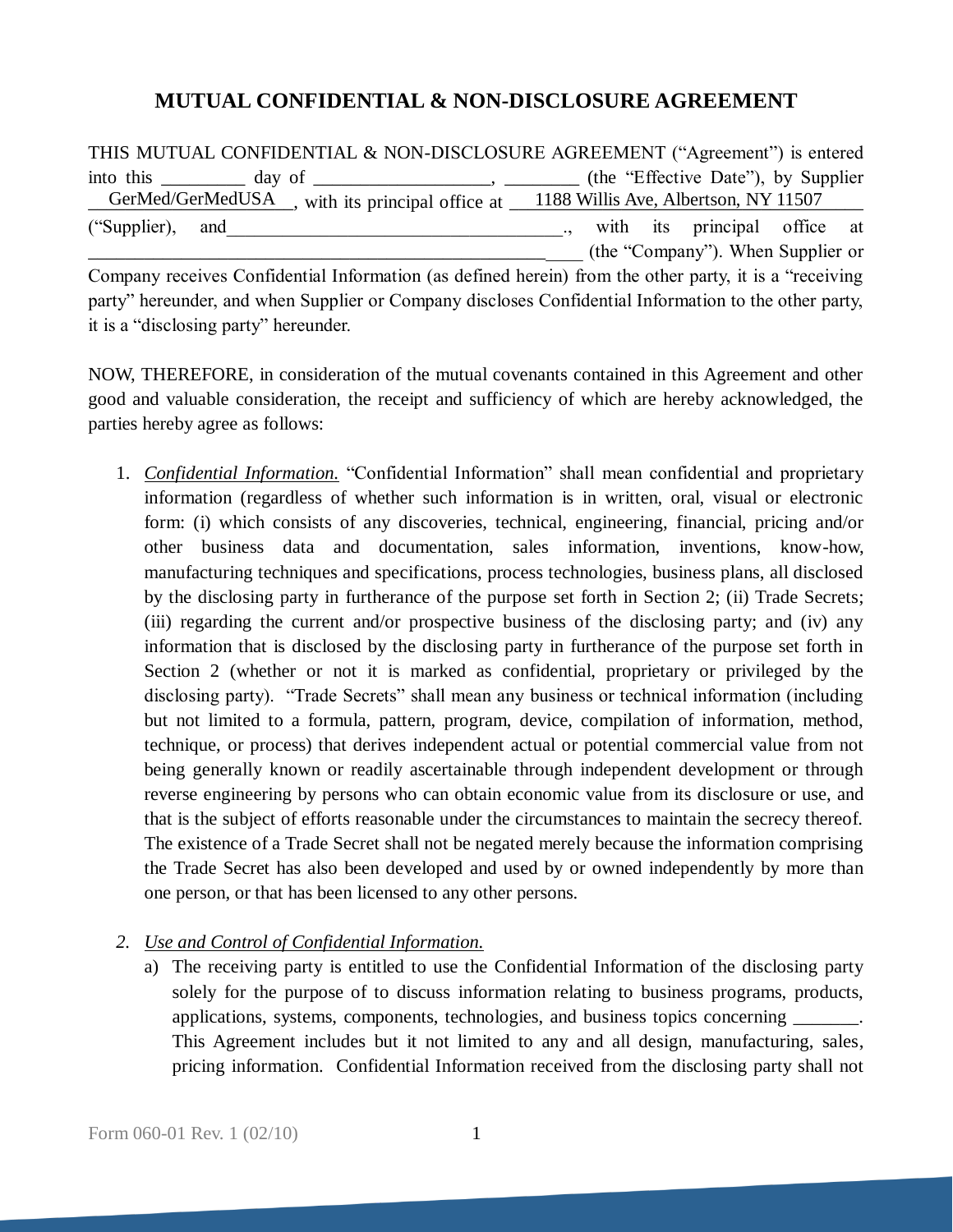be used directly or indirectly to compete with the disclosing party or to in any manner obtain a competitive advantage over the disclosing party. No public announcement or disclosure of the purpose set forth in this Agreement is to be made by either party unless such announcement has been approved by both parties.

- b) The receiving party shall (i) implement reasonable controls and procedures to prevent any unnecessary duplication or copying of the Confidential Information, (ii) exercise the same degree of care and protection with respect to the Confidential Information of the disclosing party that it exercises with respect to the protection of its own confidential information of a similar nature but not less than a reasonable degree of care, and (iii) prevent disclosure of the Confidential Information to anyone except (A) to those of its employees that have a need to know such information solely in connection with the permitted use as set forth in this Section 2 and who shall be required to observe the restrictions set forth in this Agreement, (B) its professional advisors (including, without limitation, its attorneys, accountants, consultants, bankers, and financial advisors) when such disclosure is necessary and appropriate under the circumstances and who agree in writing to be bound by the terms of this Agreement, and (C) with the prior written permission of the disclosing party. Except as specifically set forth in this Section 2, the receiving party shall not disclose, disseminate, discuss or communicate any part or all of the Confidential Information to any third party, person or entity. Confidential Information shall be used by the receiving party only for the purpose set forth in this Section 2 and for no other purpose whatsoever.
- 3. *Exceptions to Confidentiality.* The obligation of confidentiality set forth in this Agreement shall not apply to any information which: (i) is, at the time of disclosure to the receiving party, generally available to the public or thereafter becomes generally available to the public through no act, omission or fault of the receiving party; (ii) is known by the receiving party at the time of receipt from the disclosing party as evidenced by the receiving party's documentation and not subject to an existing agreement of confidentiality; (iii) was independently developed by the receiving party as evidenced by its records without use of the Confidential Information; or (iv) is lawfully received from a third party without restriction and without breach by such third party of any of its obligations or agreement with the disclosing party.
- 4. *Ownership.* All Confidential Information shall be considered confidential and proprietary property of the disclosing party and the Confidential Information shall remain the sole and exclusive property of the disclosing party.
- 5. *Disclaimer of Warranty:* Nothing in this Agreement shall require the disclosing party to release or disclose any particular information to the receiving party. THE CONFIDENTIAL INFORMATION IS PROVIDED "AS IS" TO THE RECEIVING PARTY BY THE DISCLOSING PARTY AND THE DISCLOSING PARTY MAKES NO REPRESENTATION OR WARRANTIES, WHETHER EXPRESS OR IMPLIED IN REGARD TO, AND DOES NOT ASSUME ANY LIABILITY FOR, THE ACCURACY, COMPLETENESS OR UTILITY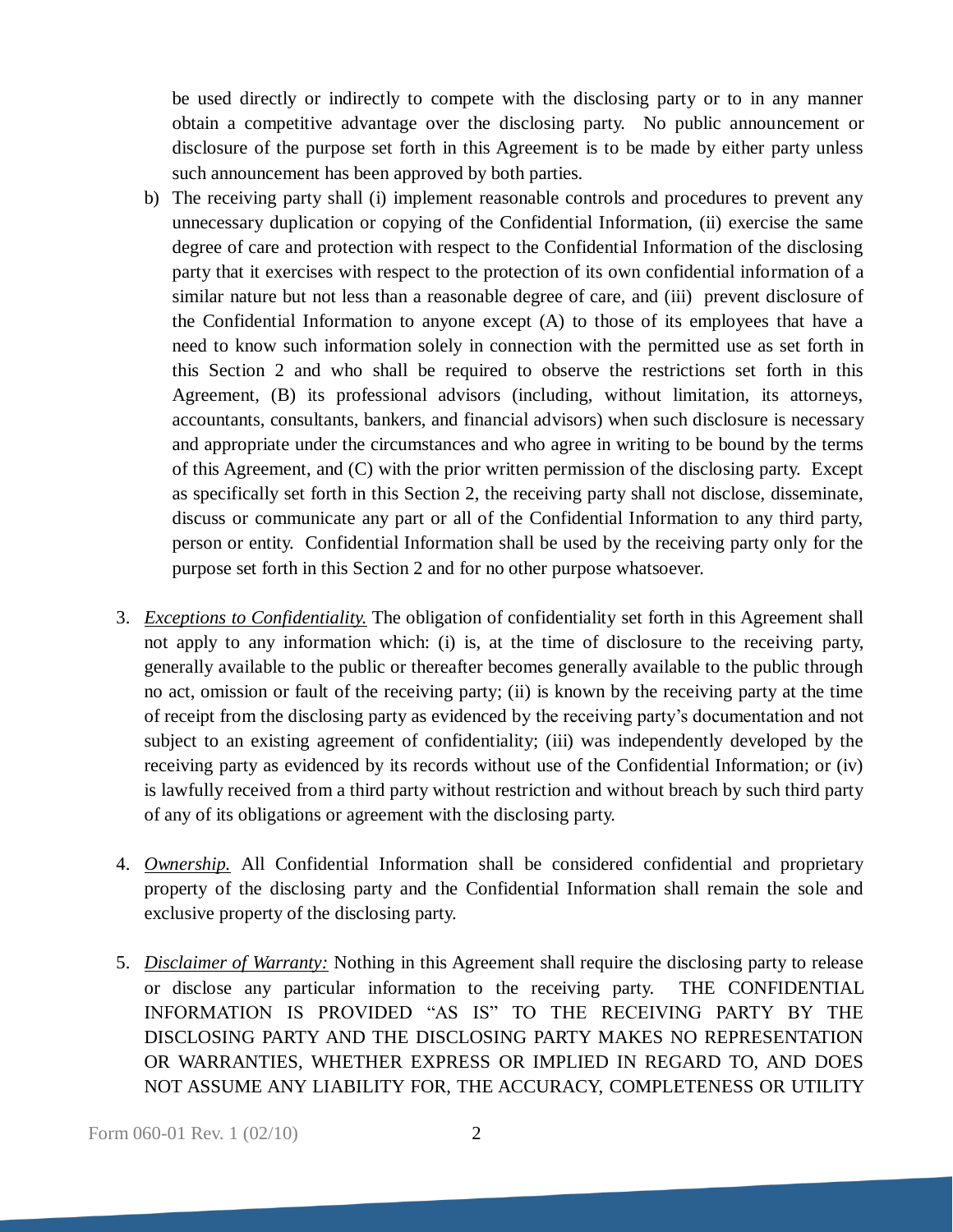## OF THE CONFIDENTIAL INFORMATION OR FOR THE CONSEQUENCES ARISING OUT OF THE USE THEREOF BY THE RECEIVING PARTY.

- 6. *Compulsory Disclosure.* If the receiving party is legally compelled to disclose any of the Confidential Information of the disclosing party ("**Compelled Party**"), the Compelled Party shall promptly provide prior written notice to the disclosing party to enable the disclosing party (at its sole cost and expense) to seek a protective order or other appropriate remedy to avoid public or third party disclosure of its Confidential Information. If such protective order or other remedy is not obtained, the Compelled Party shall furnish only so much of the Confidential Information that it is legally compelled to disclose, and shall exercise its commercially reasonable efforts in collaboration with, and as instructed by, the disclosing Party to obtain reliable assurance that confidential treatment will be accorded to the Confidential Information. The Compelled Party shall cooperate with and assist the disclosing party, at the disclosing party's expense, in seeking any protective order or other relief requested pursuant to this Section 6.
- 7. *No Commitment to Enter into Business Arrangement.* The execution of this Agreement and the exchange of Confidential Information hereunder does not constitute a commitment to enter into any underlying business relationship, including, without limitation, any license, distribution, technology transfer, joint venture, partnership or any other arrangement. Any such relationship is to be entered into only upon the execution of a written agreement between the parties concerning such relationship.
- 8. *Term; Termination; Return of Confidential Information.* Unless terminated earlier by mutual agreement of the parties or terminated by the disclosing party in the event of breach by the receiving party of any obligation set forth herein, the term of this Agreement shall continue until the completion of the purpose set forth in Section 2. The receiving party agrees to immediately return and to deliver all originals and copies of any Confidential Information in its possession or subject to its control to the disclosing party at the address first written above upon the first to occur of the following: termination or expiration of this Agreement; or completion of or termination of the purpose set forth in Section 2 of this Agreement. As to Confidential Information that was provided electronically and resides on Participant's electronic information storage system, it shall be sufficient for Participant to delete all normally accessible copies of Information from its system. Copies residing in Participant's electronic archive storage media, provided that access to said storage media is normally limited to those who are responsible for maintenance of said archives, or copies required by law to be maintained, shall not be subject to return or deletion. The termination, completion or expiration of this Agreement shall not terminate any provision of this Agreement that expressly survives the termination, completion or expiration of this Agreement, including, without limitation, the receiving party's obligation to maintain the confidentiality of all Confidential Information of the disclosing party and Sections 1 through 6 and Sections 9 through 14.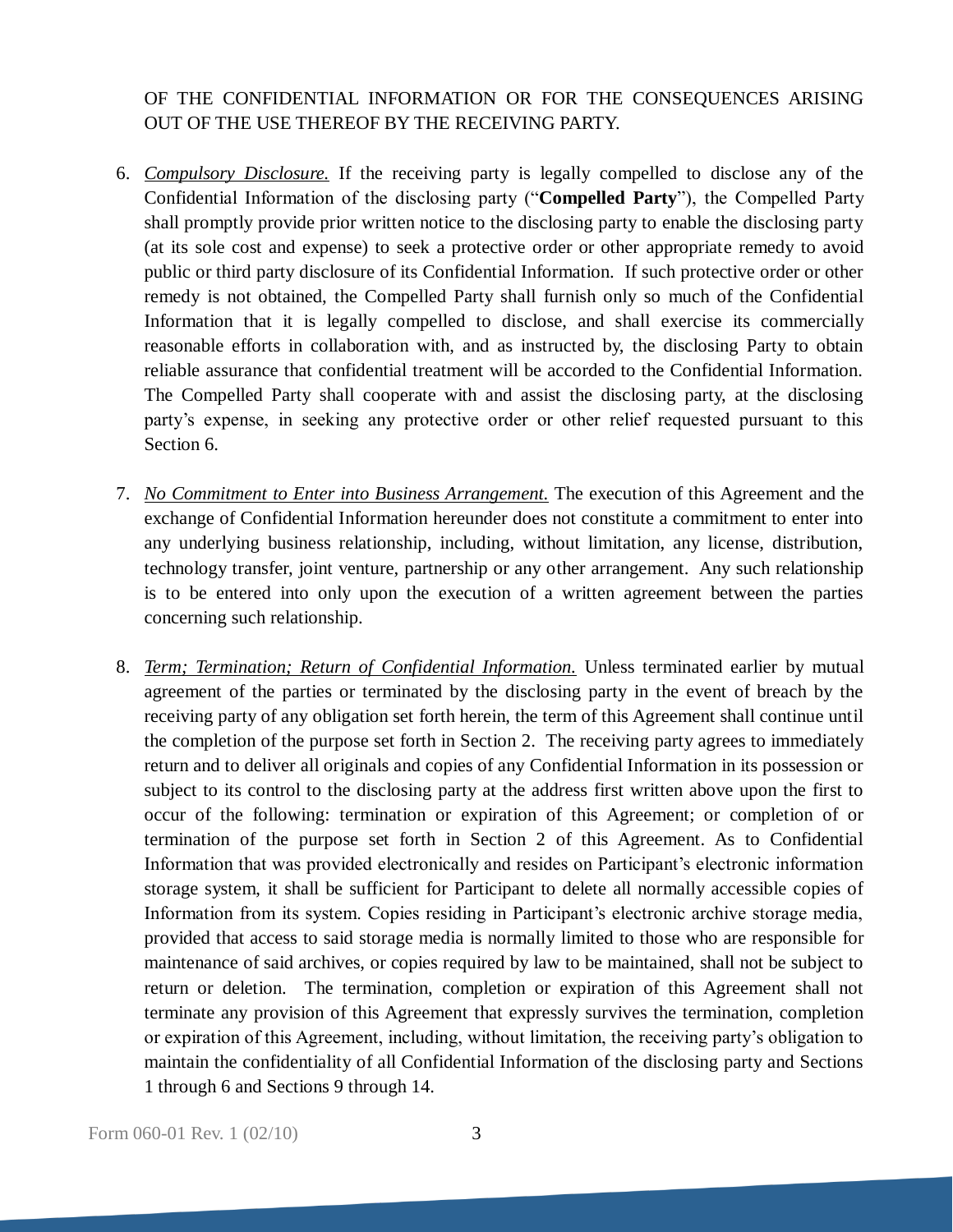- 9. *Governing Law.* This Agreement shall be deemed to be executed within and shall be governed by and construed in accordance with the law of the State of Indiana. The parties agree that any suit, action, or proceeding seeking to enforce any provision of, or based on any matter arising out of or in connection with this Agreement be brought in the State or Federal Courts situated in the Northern District in Indiana, that the parties hereby consent to the jurisdiction of any such court, and that the parties irrevocably waive any objection to the laying of venue of any such suit, action or proceeding in any such court or that any such court is an inconvenient forum.
- 10. *Regulatory Compliance;Export Control.* All transfers of any Confidential Information under the terms of this Agreement, including but not limited to data, shall at all times be subject to the export control and other applicable laws and regulations of the United States. The receiving party agrees that it shall not make any disposition, by way of trans-shipment, export, re-export, diversion or otherwise, except as said laws and regulation may expressly permit, of any Confidential Information or data furnished under this Agreement by the disclosing party. The receiving party represents and warrants its familiarity and compliance with the requirements of the U.S. Export Administration Regulations ("EAR"), Executive Order 13324, and other applicable laws and regulations of the U.S. Government concerning trade restrictions, exports and foreign activities, including but not limited to the regulations enforced by the U.S. Department of Commerce, U.S. Department of Homeland Security, and the U.S. Department of the Treasury and agrees to comply with such regulations.
- 11. *Assignment.* Except as set forth in this Section 11, neither this Agreement, nor any rights or obligations hereunder, may be assigned or delegated by either party without the prior written consent of the other party. GerMed/GerMedUSA (Supplier) shall have the right to assign this Agreement in the event of any merger or sale of all or substantially all of its stocks or assets, without the prior written consent of the Company. This Agreement shall inure to the benefit of and be binding upon each party together with their respective employees, officers, directors, subsidiaries, branches, divisions, affiliates, successors and assigns.
- 12. *Miscellaneous.* This Agreement does not create a relationship of agency, partnership, joint venture, or licensing arrangement between the parties. This Agreement sets forth the entire agreement of the parties as to the subject matter hereof and supersedes all existing agreements and all other communications between them concerning such subject matter, whether written or oral. This Agreement shall not be modified except in writing signed by all parties hereto. Whenever possible, each provision of this Agreement shall be interpreted in such manner as to be effective and valid under applicable law. In the event any term of this Agreement shall be held invalid, illegal or unenforceable in whole or in part, neither the validity of the remaining part of such term nor the validity of any other term of this Agreement shall in any way be affected thereby and the provisions shall be reformed as necessary to carry out the intent of the parties to the fullest extent permitted by law. The section headings throughout this Agreement